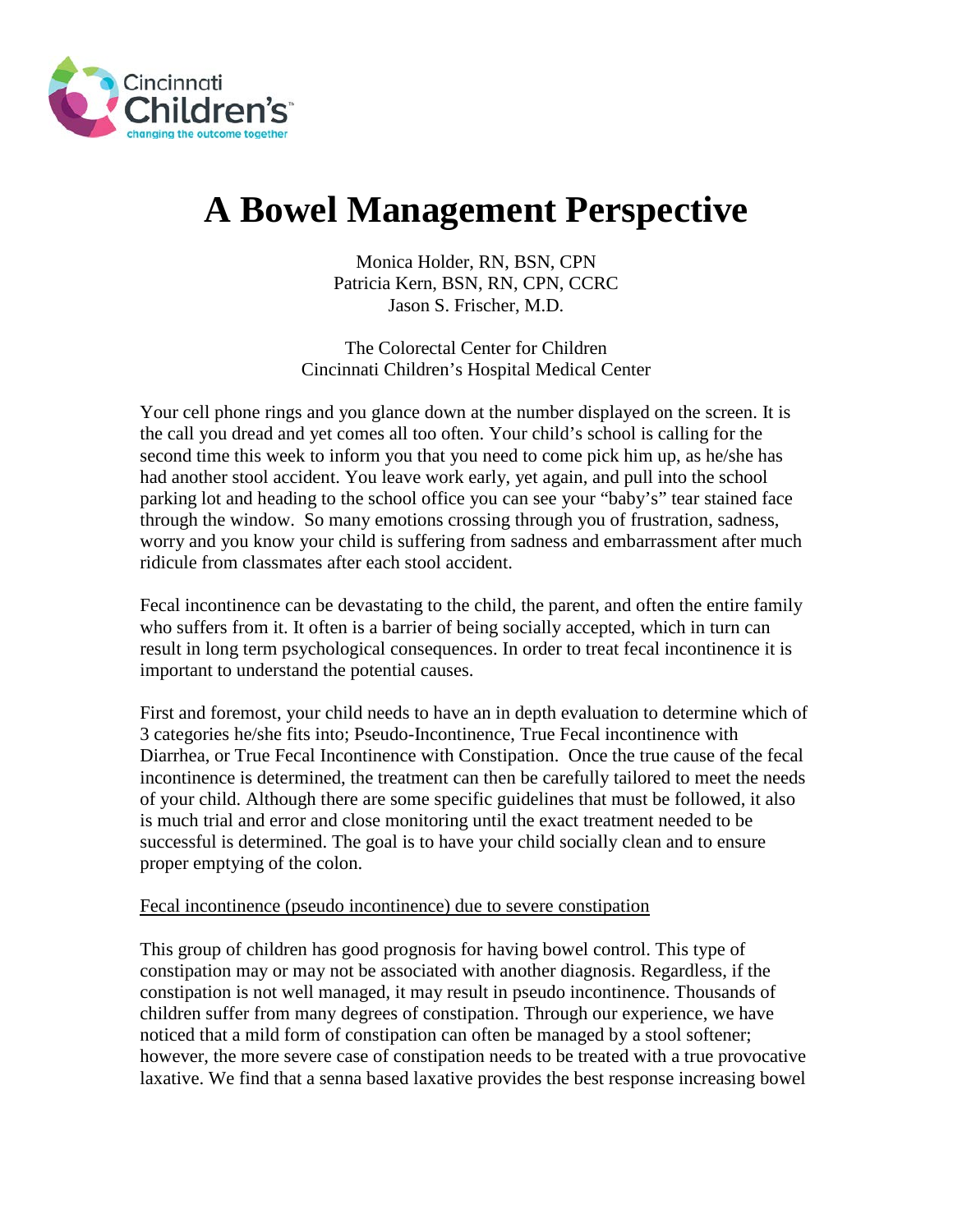

peristalsis, thus resulting in a bowel movement. The amount of senna needed to provoke the colon to contract varies greatly from child to child and colon to colon. The exact amount that is required is determined during a qualified bowel management program that expands over a week timeframe. Throughout this week of close monitoring, including radiologic evaluation, the goal would be for your child to have one to two voluntary bowel movements in every 24hr period that is soft, well formed, able to be felt is controlled, and in conjunction with x-ray evidence of proper emptying of the colon. This should result in voluntary bowel movements without embarrassing accidents in the underwear.

There are many cases in which the amount of senna required for the colon to be adequately stimulated is such a high dose that it results in loose or urgent stools, thus inhibiting fecal control. In this situation it requires the addition of a 100 % water soluble fiber supplement. The two supplements that we have found to produce the best outcomes are Pectin (a product used for making jelly) and Citrucel Smart Fiber. A diet high in fiber may also be helpful. We suggest that if a high fiber diet is required it should be done under the guidance of a Licensed Registered Dietician, who is familiar with your child's diagnosis. It is also important to make good diet choices that will help minimize the constipation and will encourage the colon to move.

| <b>High-Fiber Foods</b>                      | <b>Low-Fiber Foods</b>                         |
|----------------------------------------------|------------------------------------------------|
| Fruits: Pears, berries, apples with skin,    | <b>Fruits:</b> Applesauce, apples without skin |
| citrus fruits, bananas, skin of fruits, etc. |                                                |
| Vegetables: Green leafy vegetables,          | <b>Vegetables:</b> Iceberg lettuce, white      |
| broccoli, peas, spinach, potatoes with       | potatoes without skin                          |
| skin, corn, etc.                             |                                                |
| Whole wheat or whole grain-based             | White flour-based bread, bagels, pasta,        |
| bread, bagels, pasta, cereal, and English    | crackers and English muffins                   |
| muffins                                      |                                                |
| Brown rice                                   | White rice                                     |
| Oats and oat bran                            | Meat, chicken, fish, and eggs                  |
| <b>Barley</b>                                | Dairy products such as yogurt, milk and        |
|                                              | cheese                                         |
| Popcorn                                      | Fruit juice                                    |
| Beans and legumes                            | Candy                                          |
| Nuts and seeds                               | Oils and butter                                |

See table below for reference on food choices:

True fecal incontinence with constipation

We have determined that this group of children have a poor prognosis for having bowel control and a slow moving colon. This group of children will need a bowel management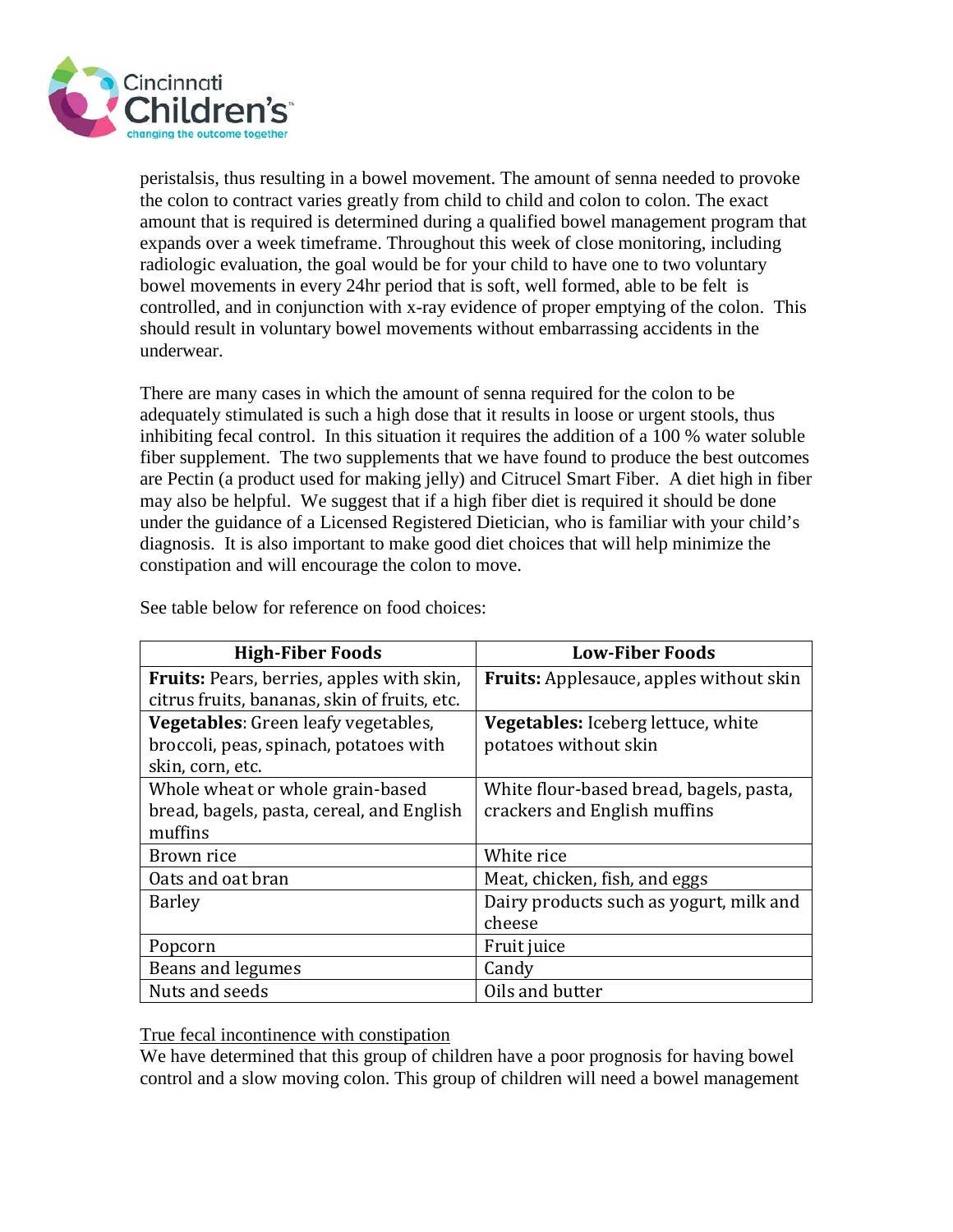

program that consists of a daily enema that will clean the colon once per day. The enema must be tailored to the specific child so that the colon is mechanically emptied at a controlled time of day/evening and then the colon remains quiet in between enemas. This allows the child to stay completely clean in underwear for 24 hours. This group of patients often needs a larger enema with additives to "irritate" the colon and promote the colon to empty. Common irritants consist of a saline based enema with the addition of glycerin and/or castile soap. The use of sodium phosphate in enemas should be limited to once per day and avoided if your child has any kidney damage or failure. Diet and fiber plays a minimal role in this population. However it is still important to offer a nutritional well balanced diet.

# True fecal incontinence with diarrhea

This group of children we have determined has poor prognosis for having bowel control and a fast moving colon, or short piece of colon, thus resulting in diarrhea. This is the hardest type of condition to manage. This will often require a small daily enema with little to no additives and a very strict diet of constipating foods, limiting laxative type foods/drink and daily medication to slow or paralyze the colon between enemas. In accordance with the table above, these children should have foods on the constipating list and limit foods on the laxative list. We do recommend that being strict on the diet at first is important to achieve a clean child, but then offer one food at a time back into the diet to see if the child remains clean or not. If the child remains clean, this is a food item he/she can have without limitation. For these children it is a good idea to provide a daily multi-vitamin. Sugar can be very problematic for these children and in extreme cases, sugar based medications may need to be altered in order to keep the colon quiet throughout the day. This group may also benefit from the addition of a fiber supplement as listed above to help keep the stool bulked and optimize control.

There are additional supplements and products that may be trialed if the child is still not doing well. Again, these products should only be trialed in collaboration with your colorectal doctor and under close observation through a bowel management program. Some of the products we have trialed in the past with varying results include:

- Imodium (Loperimide), first line antidiarrheal
- Lomotil, (a mild narcotic, should be closely titrated under your colorectal doctor's guidance.)
- Cholestyramine (a drug normally used to reduce cholesterol, also used to bulk stool, if used, needs replacement of vitamins ADEK-levels need to be monitored ongoing)
- Luvos (a natural medicinal clay, results not yet determined and should not be used unless under the guidance of your colorectal physician).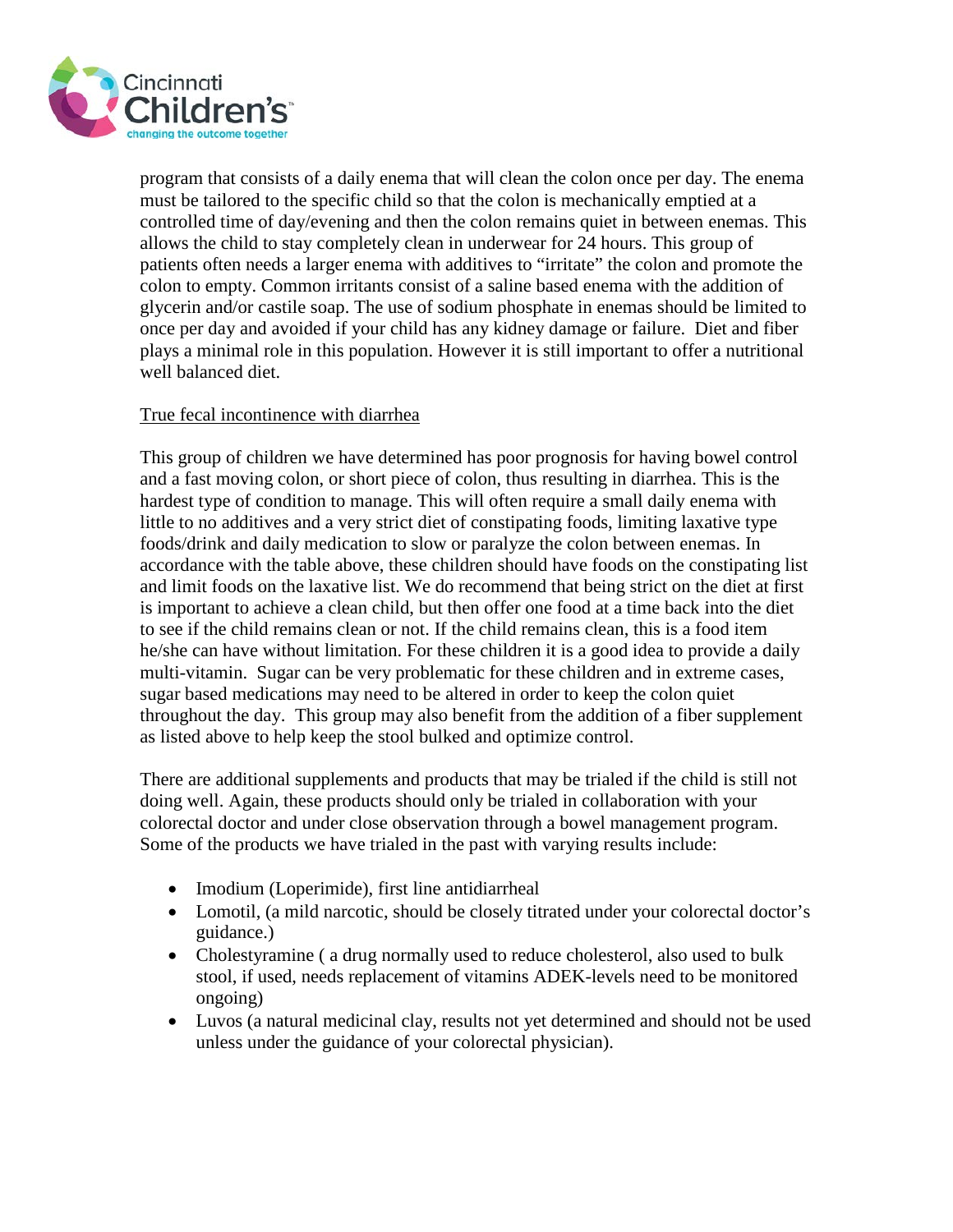

Again, there are specific protocols for dosing, titrating, and combining these medications that should only be done under close monitoring, a reputable bowel management program, and your colorectal physician.

#### Independence with bowel management

As a parent, you worry first about your child being clean at a young age as they enter school. Then becomes the worry about how they will maintain this as they get older and need, or want, to become more independent? There are options to support independence for those patients for whom it has been determined daily enema is needed to remain clean. Surgical and non-surgical options are available. A common surgical option includes the Malone procedure in which the appendix or piece of bowel is used to create a channel from the colon to a small opening at the belly button. This opening allows the independent child/young adult to be able to sit on the toilet and administer the enema on their own.

A non-surgical option would be the use of Peristeen®. This is a rectal enema kit that is designed for the patient to be able to self-insert the rectal catheter and then infuse the enema using a conveniently placed hand dial. This system has been used widely in Europe for a long time and is more recently FDA approved in the United States. Our experience suggests that the results vary and you should discuss with your clinical team if your child would benefit from this product or not.

# Other alternatives for fecal incontinence

A newer and growing option for trying to obtain fecal continence is the use of Sacral Nerve Stimulation, or Sacral Neuromodulation delivered via the InterStim® System by Medtronic, Inc. It is a minimally invasive treatment we offer when other therapies have failed. There is a trial period to assess if the child is a successful candidate for permanent implantation. The therapy involves surgical placement of a probe into the sacral space to provide stimulation of the nerves between the pelvic floor, sphincters and colon, to the brain. It works in a similar fashion to a pacemaker. Medtronic Bowel Control Therapy uses a device that provides gently electrical stimulation to help correct this communication problem.

There is another type of therapy we are trialing which includes the injection of Solesta. Solesta injections are usually used for those children who present with a wide open (patulous) anus and continued fecal incontinence. Injections of Solesta into the anus act as "a filler" to bulk up the tissue of the anal canal and assist in being able to hold the stool. Our experience shows varying results, and we suggest you discuss this further with your bowel management team.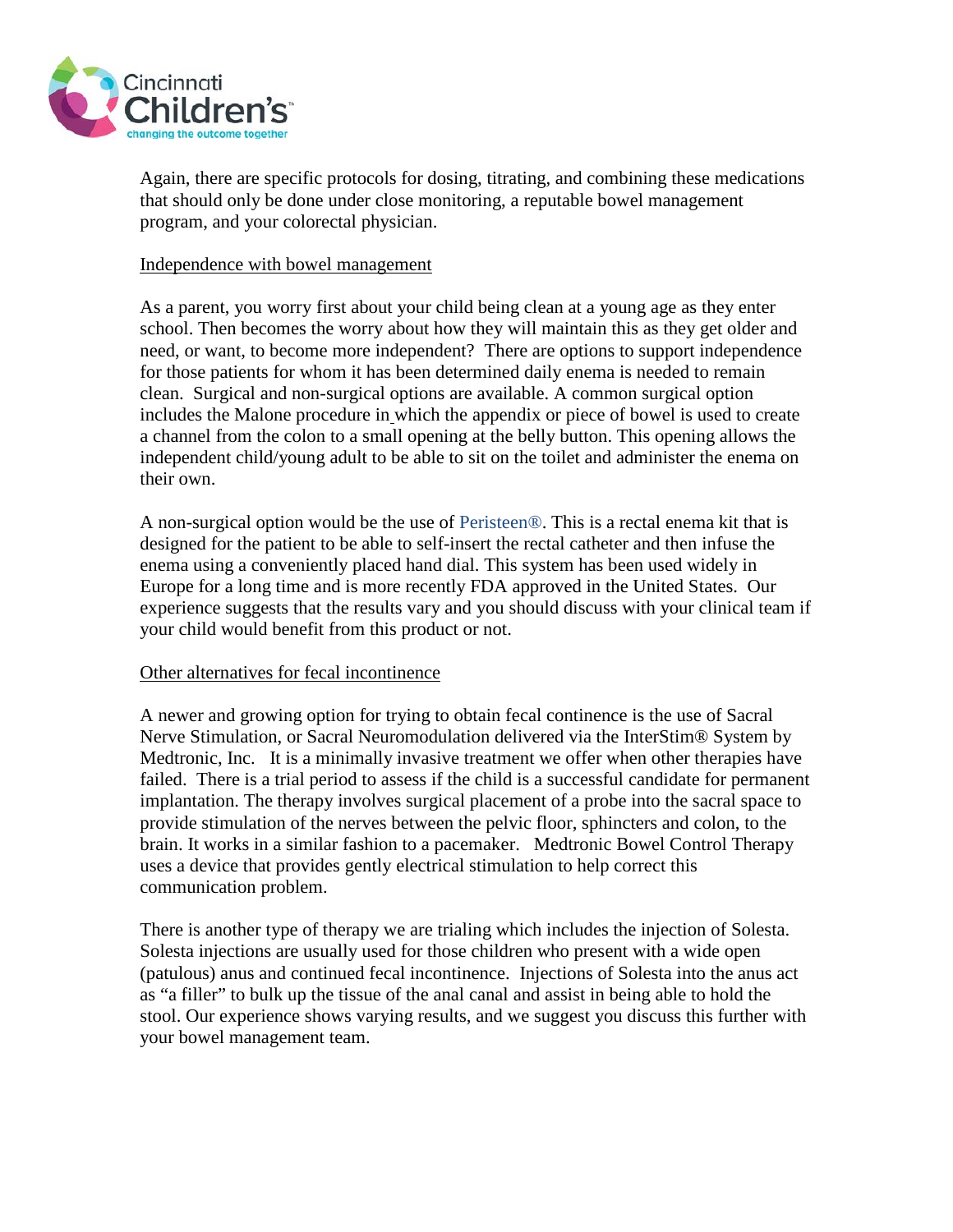

# Concerns about ongoing bowel management

In reviewing our data for over 20 years, the only long term side effects that we have found with the use of long term senna is a benign effect. The senna may produce a discoloration or darkened color (freckling appearance) of the colon that may be seen during a colonoscopy. This has no clinical significance as far as we know.

For those children who require a high enough dose of senna that they are unable to tolerate the medication, they may have side effects of ongoing nausea, vomiting, or daily abdominal cramping. If these symptoms are NOT COMPATABLE WITH QUALITY OF LIFE, there may be other options available to discuss with your health care team.

There is data reporting that when young children unintentionally ingested (large amounts) of senna it potentially caused severe diaper rash, blisters, and skin sloughing (similar to a chemical burn) and that this was seen more often in children wearing diapers. Note, that this was not reported in the population of children who were provided therapeutic doses given by parents or caregivers. In our experience we have seen 3 such cases of these burns out of the thousands of children we treat with senna.

Accidental consumption of large amounts of senna, especially by young children, puts them at risk for diarrhea and dehydration. This is why we stress the use of senna under the guidance of your bowel management team.

Supplemental fiber may cause some bloating or loss of appetite due to "feeling full". If this occurs, it may need to be taken in smaller amounts of food or fluid, depending on how your child tolerates it. It is often given in 2-4 oz. of fluid or 1-2 Tablespoons of food followed by a regular meal with good daily fluid intake.

Enemas, laxatives, and supplements, are not addicting. Rather, the child was born with a condition that requires assistance with bowel management routine and may need adjustments as the child grows and enters different stages of life.

# Conclusion

Remember that bowel management is all about quality of life. Quality of life is determined by the patient and the caregiver. Treatment must be feasible to both the child and the family's lifestyle. It is important for the child and family to understand the implications of the bowel management needs. As the child grows and becomes more mature, it may be easier for the child to take more responsibility for this aspect of their treatment. Ongoing bowel management is a life-long commitment and should be provided under the supervision of a good colorectal center and physician to determine the best outcomes.